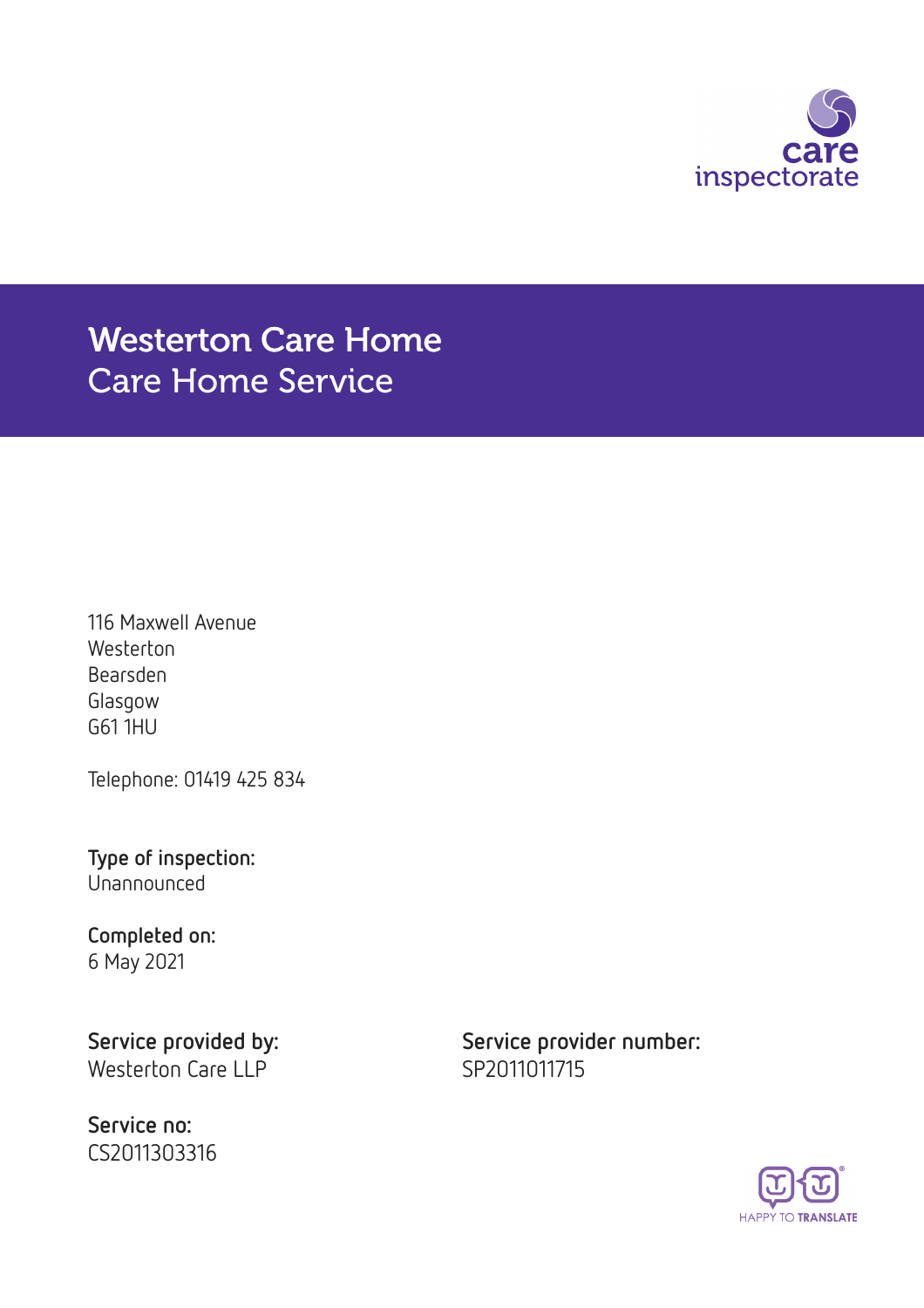### About the service

This service registered with the Care Inspectorate on 1 February 2012.

Westerton Care Home is located Bearsden, East Dunbartonshire and is situated near to local amenities and transport. The service is currently registered to provide a care service to 106 residents. There were 82 people living in the home during the inspection.

The care home was purpose-built with five separate units located over three floors. Each unit has a communal lounge, dining areas and shared bathing facilities. All bedrooms within the service are single with en-suite toilet and shower facilities.

There are pleasant, safe, and secure outdoor areas to the rear of the care home and a putting green at the side of the care home.

Located in the basement are additional recreational facilities for people living in the home and their families to use. This includes a café, a cinema, a hairdressing salon and a sensory room. There is secure covered parking area for visitors to the care home located at basement level, to the rear of the building.

The aims of the service, as stated at registration were:

"We aim to provide the highest standard of care for our service users to retain their independence with the objective of improving the quality of life."

## What people told us

We asked people using the service and their relatives to share their experience of Westerton Care Home. We spoke with a range of people face to face during the during the inspection visit.

People we talked with during the inspection spoke very positively about the staff and the care they gave. They described staff as kind and friendly.

People told us that the menu choices could be improved. People said -

"The food is ok, some days the menu is better than others."

"The food could be better, it's not much different each day."

We were told that there was not enough to keep people occupied. One person said,

"There nothing to do, I end up sleeping a lot"

We were told that response to by staff could be slow at times. We were told,

"It sometimes takes staff a long time to come when you need help - don't think these enough of them."

"Staff are very busy, they don't always come quickly when you ask for help"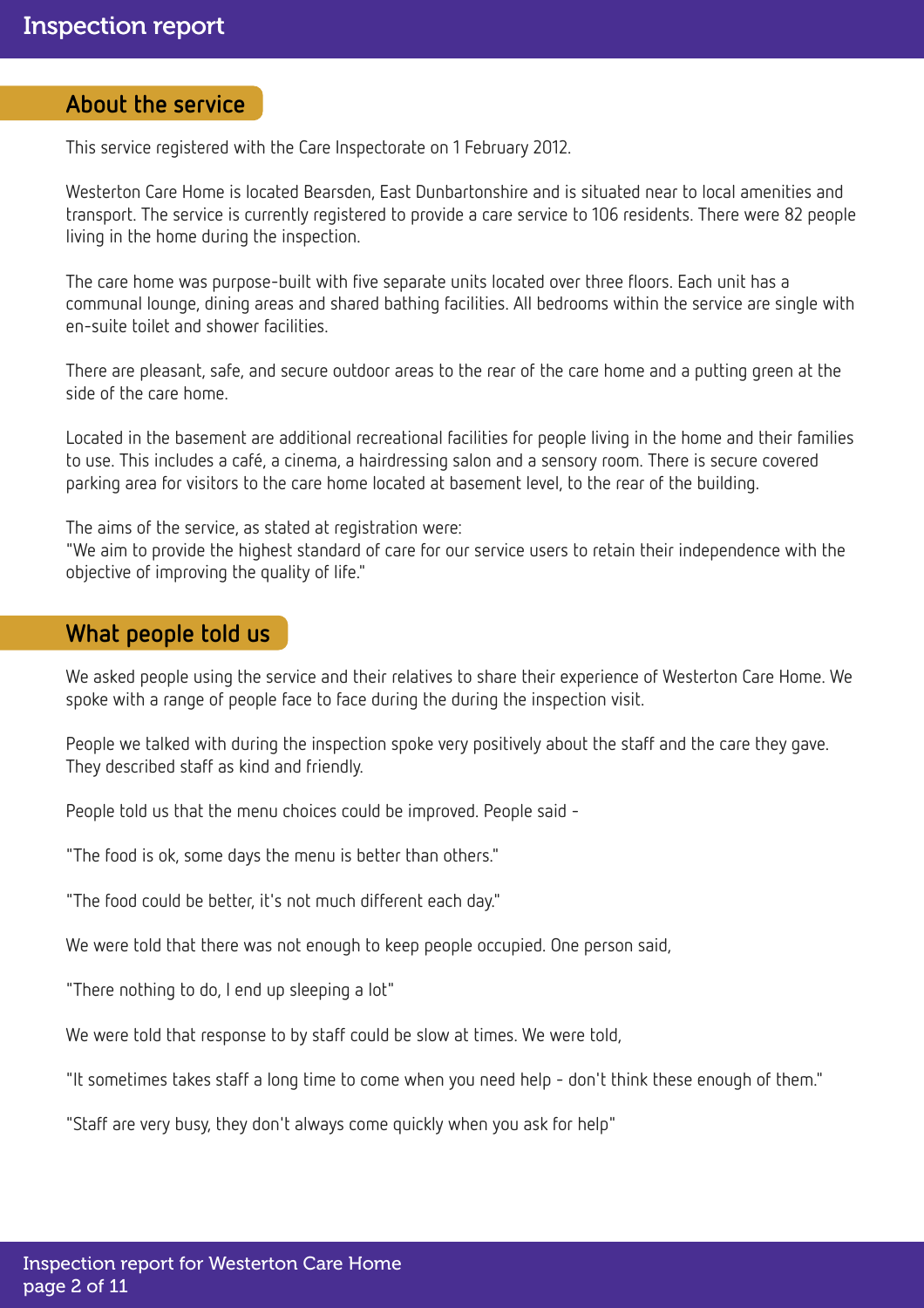Visiting family members commented positively on the care that their relatives were receiving. They told us that visiting was well organised. People said that communication was good, and that staff kept in touch if there are any changes.

Relatives commented,

" The staff are great, very friendly".

"The staff here are second to none".

"I couldn't ask for better care for my relative. I'm very pleased how they look after people in this home".

## From this inspection we evaluated this service as:

In evaluating quality, we use a six point scale where 1 is unsatisfactory and 6 is excellent

| How good is our care and support during the<br>COVID-19 pandemic? | 3 - Adeguate |
|-------------------------------------------------------------------|--------------|
|                                                                   |              |

Further details on the particular areas inspected are provided at the end of this report.

## How good is our care and support during the 3 - Adequate COVID-19 pandemic?

People living in Westerton care home benefited from being supported by care staff who were familiar with their choices and preferences. We saw that staff were patient and kind.

Indoor visiting by family members was well managed in line with the current guidance. People were also being supported by staff to maintain contact with family and friends using technology.

We saw that there was a need to make sure that activities were meaningful for everybody living in the home, particularly people living with dementia and those who spent their day in their bedrooms. This would help people to feel included and not isolated.

#### See area for improvement 1.

To effectively support individual's nutrition and hydration there was a need to improve mealtime management. We saw there was a lack of leadership at mealtimes. This resulted in people not always receiving the support they needed to eat and drink. Access to drinks for people who spent their day in their bedroom needed to be improved.

#### See area for improvement 2.

The health care needs of people were being well supported by a nursing and care team that were familiar with individual's needs. External health care professionals were involved in people's care. The outcomes of visits from healthcare professionals were fully recorded and directions were being followed.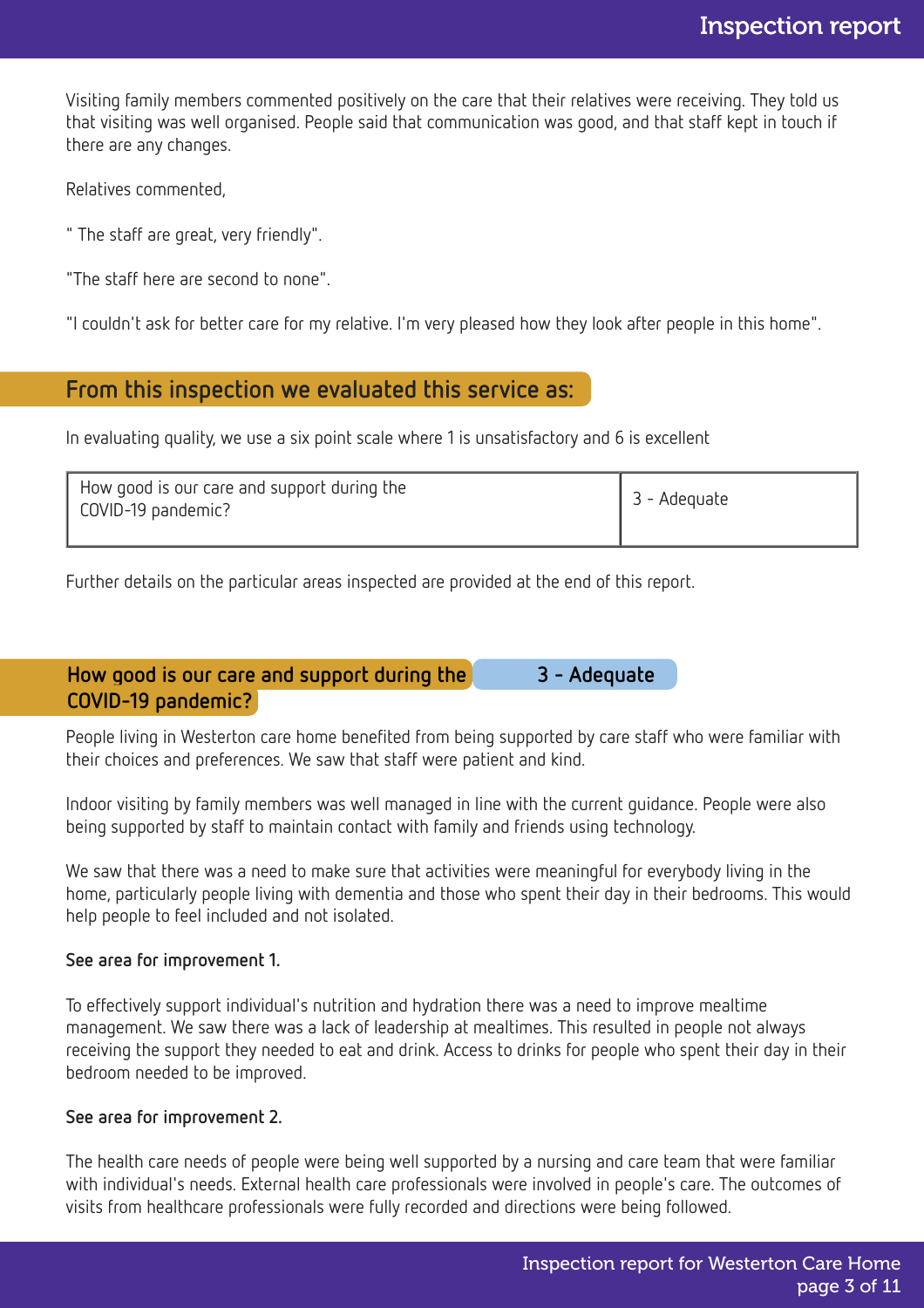Personal plans should reflect the choices and preferences of the individual. This helps guide staff to support people using a person-centred approach to care provision. Personal plans we sampled reflected little detail about the choices and preferences of the individual. We found the plans and other records to be clinical in tone and not fully reflective of the level of knowledge nursing and care staff demonstrated about individuals. They were up to date and were reflective of individual's assessed care and support needs. However, evaluation of care plans was not meaningful. This meant that we could not determine if care plans were effectively managing individuals care and support needs. This could be detrimental to the outcomes for people using the service.

There was a need to ensure that end of life care plans were more detailed. This would ensure that individuals' decisions about their end-of-life care were being respected.

To safeguard people's decisions and rights the 'Do Not Attempt Cardiopulmonary Resuscitation' forms in place should be reviewed.

#### See area for improvement 3.

People were safeguarded from infection as the environment of the home was clean to an acceptable standard. To maintain these standards of cleanliness the provider should implement a formal quality assurance audit.

There was a need to implement systems to check that equipment used by people living in the home was kept clean and well maintained. This included, but not restricted to, moving and handling equipment and mattresses. This would protect people from infection and promote their health needs.

#### See area for improvement 4.

Staff were following current social distancing guidance when possible. We noted that staff meetings and shift handovers were managed following this guidance. Social distancing in sitting and dining rooms used by residents was being supported by the careful placement of chairs and tables.

PPE was being stored safely and there was a sufficient stock within the home. However, there was a need to improve the access staff had to PPE in the home. The provider should review the number of PPE points in each unit. This would ensure that staff had to access PPE at point of use.

There were clinical waste bins available. The number and location of these need to be reviewed to ensure there are sufficient to ensure safe disposal of PPE and prevent cross infection.

Handwashing facilities were accessible and kept stocked with hand soap and paper towels. However, we did not see that people living in the home were regularly supported to wash their hands. This was particularly evident before meal and snack times.

There were wall mounted Alcohol Based Hand Rub dispensers placed in the home. To enhance hand hygiene measures the provider should look at increasing the number of dispensers. Particularly between entering and exiting units and in link corridors.

The home has a lack of storage areas in units for clean linen. The current storage system for clean linen posed a risk of cross contamination. There was a need to review the management of clean linen and develop systems that will safeguard people from infection.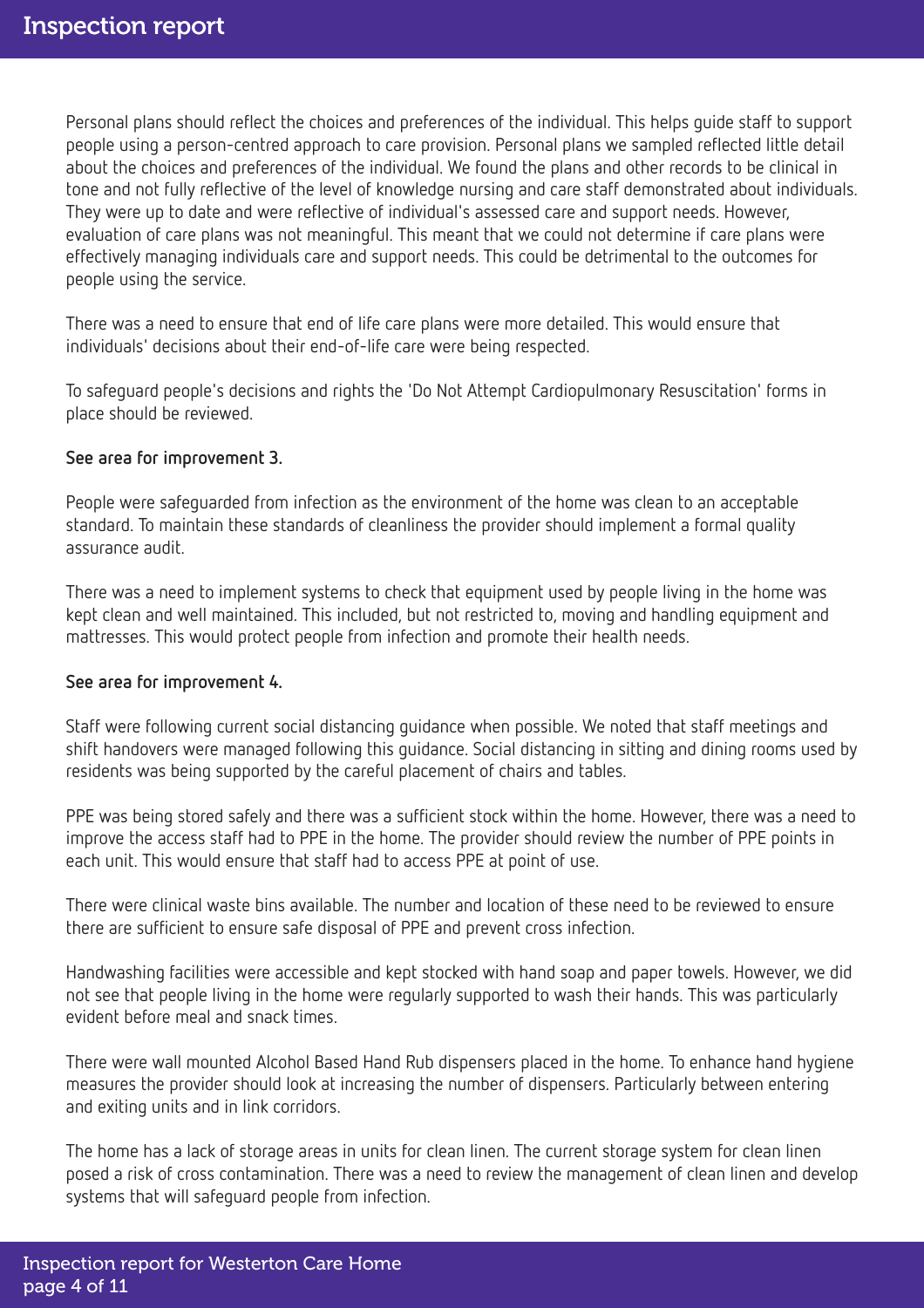#### See area for improvement 5.

We saw that staff were very busy attending to the needs of people. Staff attention was focused on tasks rather than being person-centred. This directly impacted on the outcomes for people living in the home. We saw that there was a need to improve leadership within staff teams. This included the need for effective deployment and directing of the care staff team. Ensuring that mealtimes were well managed, and engagement was meaningful.

The provider should review the staff numbers and skill mix of care teams within the larger unit to ensure enough staff are on duty to meet the needs of people living in the home.

#### See area for improvement 6.

Staff have had appropriate training regarding the use of PPE and current infection prevention and control guidance. There was a need to implement direct observation of practice. This would ensure that staff used their knowledge to inform their practice and safeguard people from infection.

#### See area for improvement 7.

#### Areas for improvement

1. The provider should ensure that a range of meaningful activities are available for everyone living in the home. Account should be taken of the abilities and preferences of the individual. This is with particular reference to people living with dementia and people who chose to spend their time in their bedroom.

This is to ensure care and support is consistent with the Health and Social Care Standards, which state, 'I can choose to have an active life and participate in a range of recreational, social, creative, physical and learning activities every day.' (HSCS 1.25)

2. The provider should improve the management of mealtimes by ensuring that staff are effectively led and deployed to support service users to eat and drink.

Access to drinks should be improved for all service users, particularly those who spend time in their bedrooms.

This is to ensure care and support is consistent with the Health and Social Care Standards which state - If I need help with eating and drinking, this is carried out in a dignified way and my personal preferences are respected. (HSCS1.34)

I can enjoy unhurried snack and mealtimes in as relaxed an atmosphere as possible. (HSCS 1.35) I can drink fresh water at all times. (HSCS 1.39)

3. The provider should improve the content of personal plans by ensuring the following -

-Written in a person-centred manner, taking account of all the needs of residents, not just health concerns.

-That evaluations are outcome focused and reflective of how effective the planned care has been in promoting positive choices.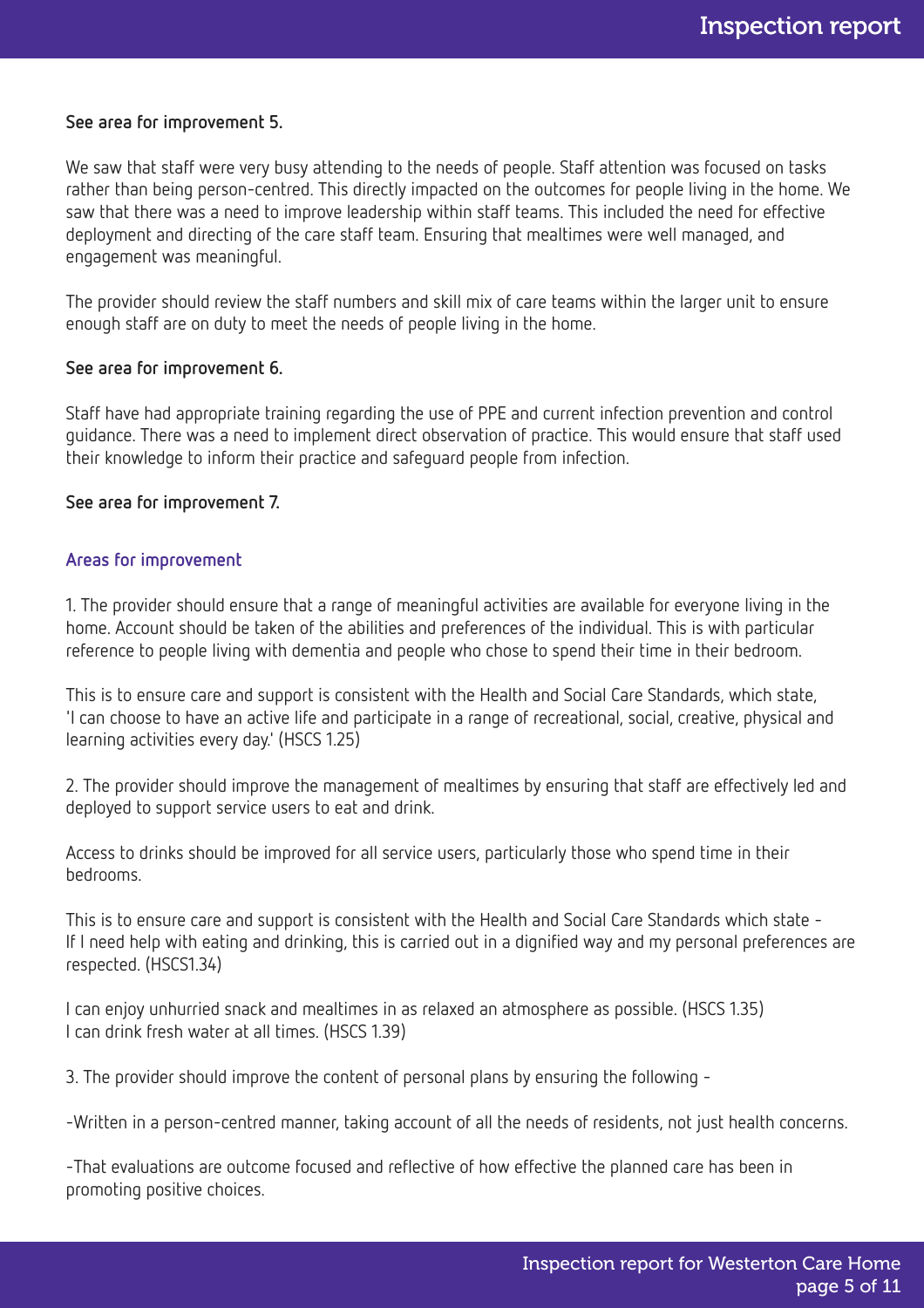-Develop end of life care plans to fully reflect the wishes and choices of the individual.

-Review 'Do Not Attempt Cardiopulmonary Resuscitation' forms to safeguard people's decisions.

This is to ensure care and support is consistent with the Health and Social Care Standards which state that, ' My personal plan (sometimes referred to as a care plan) is right for me because it sets out how my needs will be met, as well as my wishes and choices.' (1.15 HSCS)

4. The provider should implement formal quality assurance systems to monitor the cleanliness of the home environment, equipment used by people living in the home including the cleanliness of mattresses.

The outcome of quality audits should be used to inform action plans to address any issues identified.

This is to ensure care and support is consistent with the Health and Social Care Standards which state that, 'I benefit from a culture of continuous improvement, with the organisation having robust and transparent quality assurance processes.' (HSCS 4.19)

'I experience an environment that is well looked after with clean, tidy and well-maintained premises, furnishings and equipment' (HSCS 5.22).

5. To enhance existing Infection Prevention and Control measures the provider should ensure the following,

-People living in the home are regularly supported to maintain a high standard of hand hygiene.

-There are sufficient PPE stations available at point of need.

-There are sufficient clinical waste bins to ensure safe disposal of PPE.

-There are sufficient ABHR dispensers available, particularly at entrances and exits of units and in link corridors.

-Review the management of clean linen and develop systems that will safeguard people from infection.

This is to ensure care and support is consistent with the Health and Social Care Standards which state that,

'The premises have been adapted, equipped and furnished to meet my needs and wishes. '(5.15 HSCS)

' I experience high quality care and support based on relevant evidence, guidance and best practice'. (HSCS 4.11).

6. The provider should review the staffing levels and the skill mix of care teams to ensure that they are responsive to the changing needs of service users. The provider should take account of the following,

-Dependency levels of service users

-The layout of the larger units in the home.

This is to ensure care and support is consistent with the Health and Social Care Standards which state that, 'My needs are met by the right number of people.' (HSCS 3.15)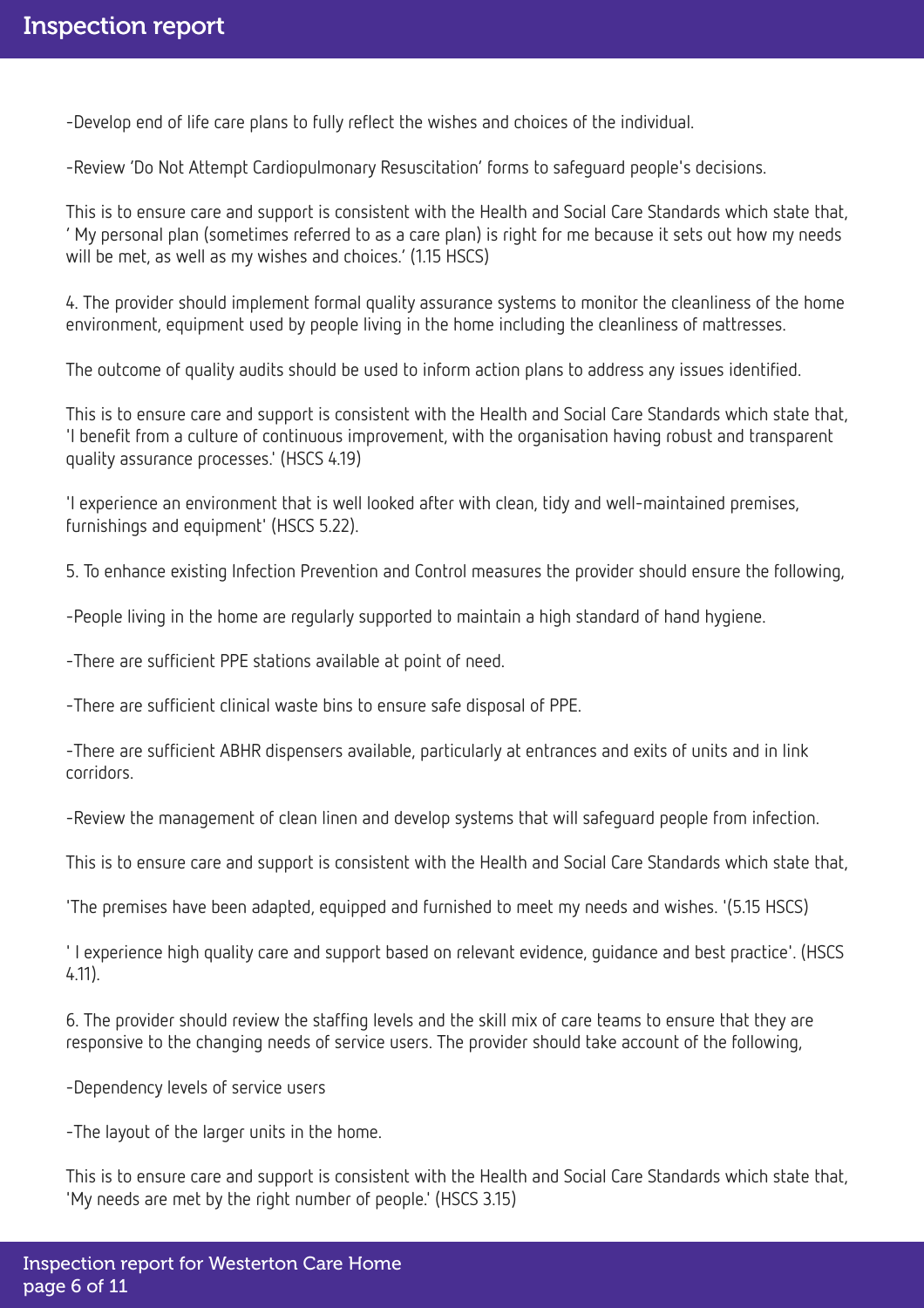7. The provider should formally assess the impact Infection Prevention and Control training has on staff practice to determine understanding and compliance with current Health Protection Scotland guidance.

This is to ensure care and support is consistent with the Health and Social Care Standards, which state-

" I have confidence in people because they are trained, competent and skilled, are able to reflect on their practice and follow their professional and organisational codes" (HSCS 3.14)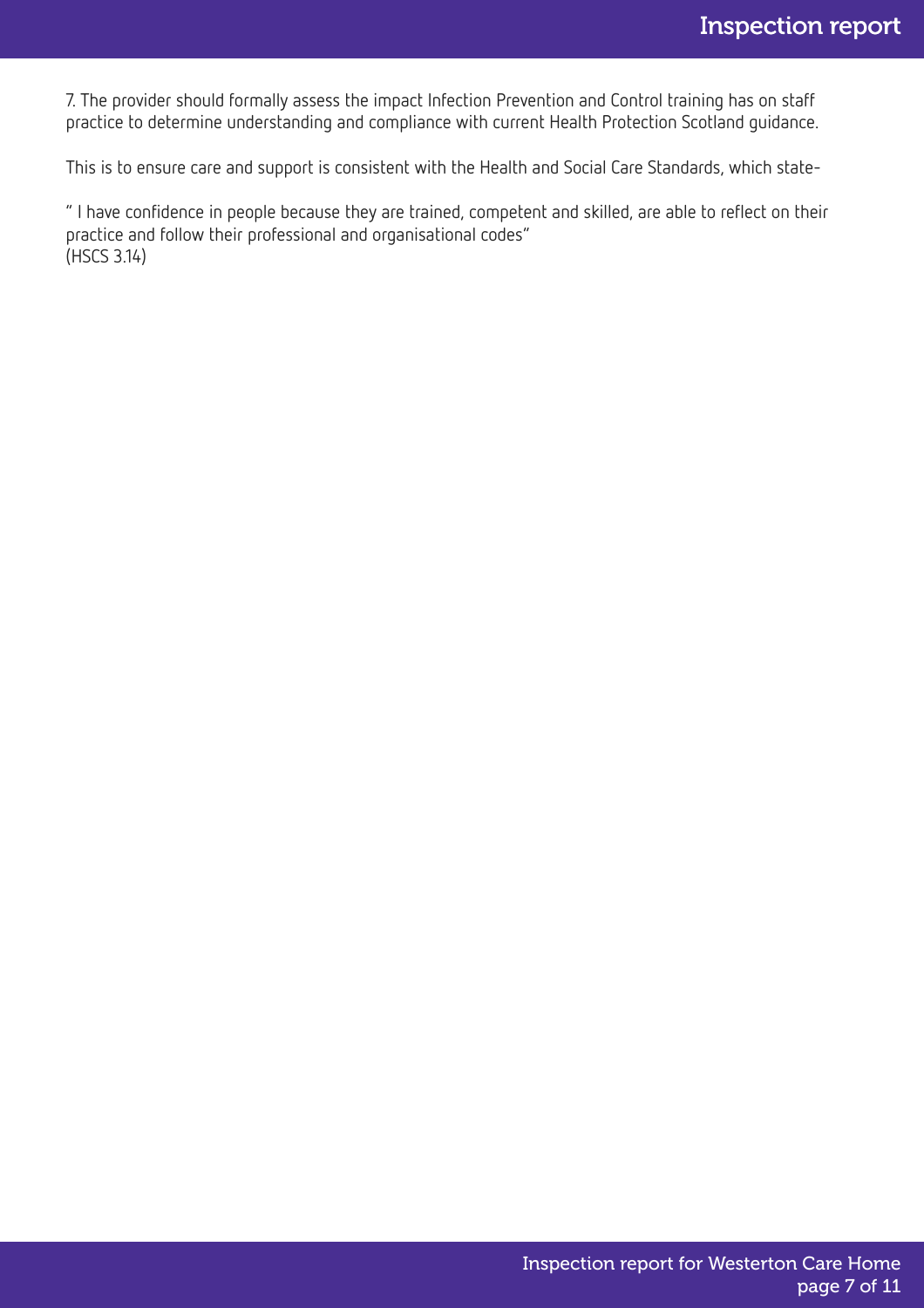What the service has done to meet any areas for improvement we made at or since the last inspection

## Areas for improvement

#### Previous area for improvement 1

The activity programme provided should respond to the preferences and choices of all residents. All staff should see the value in offering meaningful opportunities for residents.

This is to ensure care and support is consistent with the Health and Social Care Standards which state that: 'I can choose to have an active life and participate in a range of recreational, social, creative, physical and learning activities every day, both indoors and outdoors.'

#### This area for improvement was made on 27 November 2020.

#### Action taken since then

There was an activity programme in place. However, there was a need to ensure that everyone living in the home had access to meaningful activities.

This area for improvement will continue. See Key Question 7 for further details.

#### Previous area for improvement 2

The management team should complete the Kings Fund Audit tool and ensure that all appropriate rooms are accessible for residents and are being used for their benefit.

This is to ensure care and support is consistent with the Health and Social Care Standards which state that: 'The home is suitable to promote the care and independence of residents, particularly those living with dementia.'

#### This area for improvement was made on 27 November 2020.

#### Action taken since then

Not assessed at this inspection.

#### Previous area for improvement 3

Medication management and administration should follow good practice. The steps to be taken before medication is considered should also be evident. The protocols for administering an 'as required' medication should be clear. Medication stock within the home should be clear and accountable.

This is to ensure care and support is consistent with the Health and Social Care Standards which state that: 'Any treatment or intervention that I experience is safe and effective'.

#### This area for improvement was made on 27 November 2020.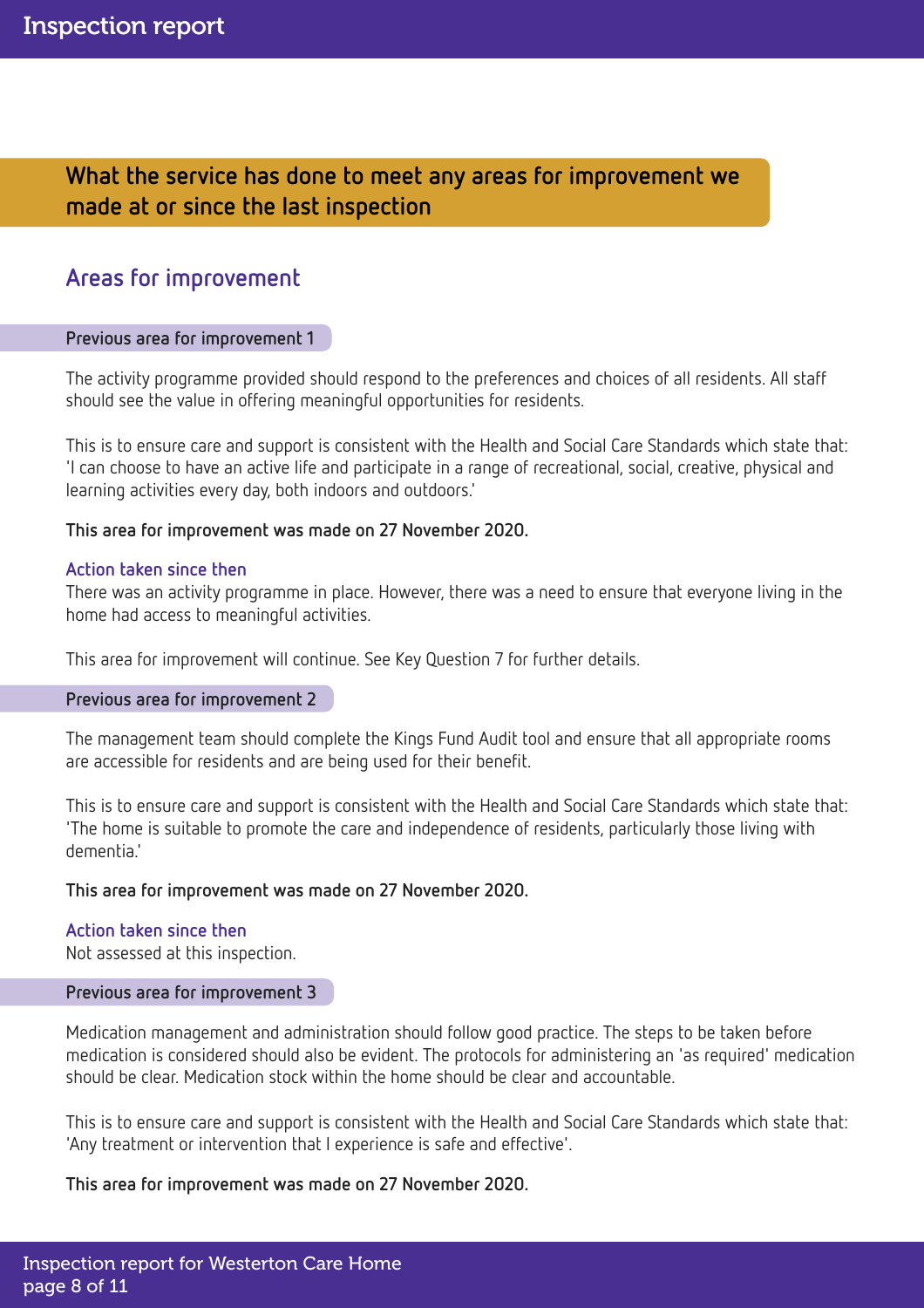#### Action taken since then

We noted that there were protocols in place to guide staff regarding the administration of 'as required' medication.

The service was using the providers audit system to assess and monitor medication management. The outcome of audits was informing action plans to address issues identified.

This area for improvement has been implemented.

#### Previous area for improvement 4

Care plans, daily notes and review minutes should be outcome focused and written in a person-centred manner, taking account of all the needs of residents, not just health concerns. Care plans for residents living with dementia or stress and distress should be comprehensive and guide staff on how best to support each resident. Each resident should have anticipatory care plan in place.

This is to ensure care and support is consistent with the Health and Social Care Standards which state that: 'My personal plan (sometimes referred to as a care plan) is right for me because it sets out how my needs will be met, as well as my wishes and choices'.

#### This area for improvement was made on 27 November 2020.

#### Action taken since then

There was a continued need to develop care plans to reflect a person-centred approach.

This area for improvement will continue. See Key Question 7 for further details.

### Complaints

There have been no complaints upheld since the last inspection. Details of any older upheld complaints are published at www.careinspectorate.com.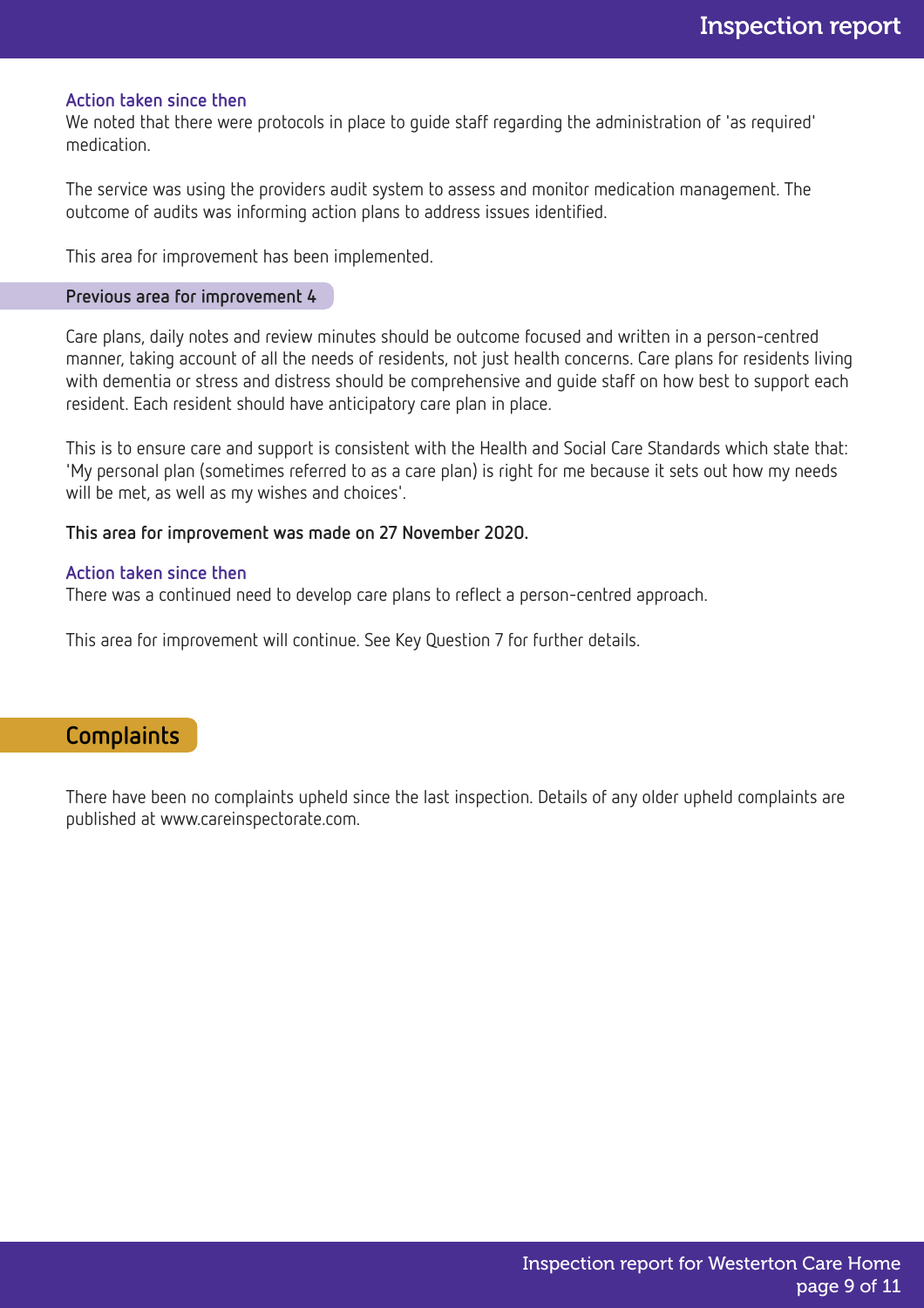## Detailed evaluations

| How good is our care and support during<br>the COVID-19 pandemic?                                    | 3 - Adequate |
|------------------------------------------------------------------------------------------------------|--------------|
| 7.1 People's health and well being are supported and safeguarded during<br>the COVID-19 pandemic     | 3 - Adequate |
| 7.2 Infection control practices support a safe environment for people<br>experiencing care and staff | 3 - Adequate |
| 7.3 Staffing arrangements are responsive to the changing needs of people<br>experiencing care        | 3 - Adequate |